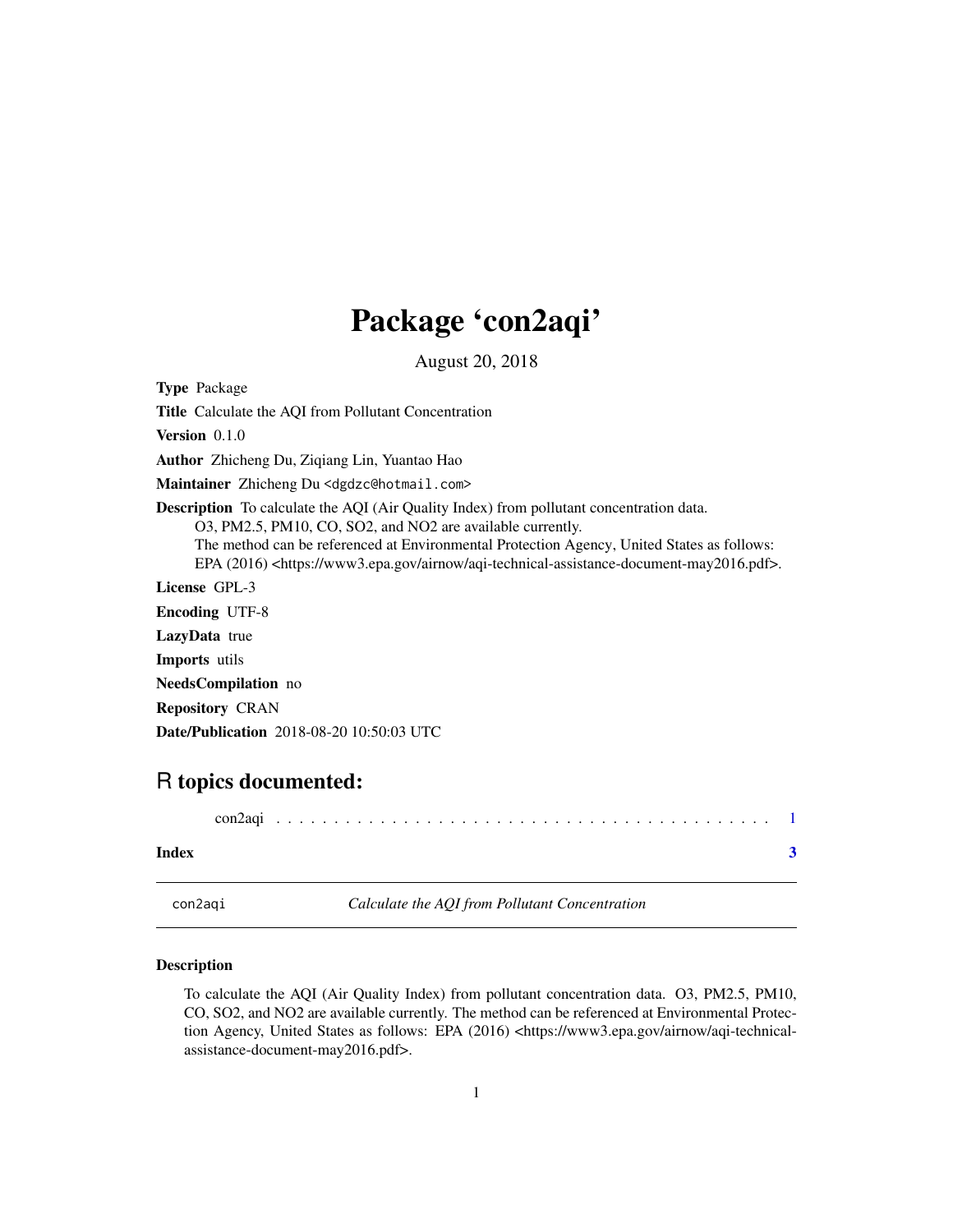#### Usage

```
con2aqi(pollutant,con,type)
```
#### Arguments

| pollutant | chatacter, one of the following pollutants: "o3", "pm25", "pm10", "co", "so2",<br>and " $no2$ "                                                                                           |
|-----------|-------------------------------------------------------------------------------------------------------------------------------------------------------------------------------------------|
| con       | numeric or numeric vector, concentration of the pollutant, the units of the pol-<br>lutants are as follows: ppm, microgram per cubic metres, microgram per cubic<br>metres, ppm, ppb, ppb |
| type      | character, only for "O3", one of the following types: "8h" and "1h"                                                                                                                       |

#### Value

| aqı | air quality index |  |
|-----|-------------------|--|
|     |                   |  |

#### Note

Please feel free to contact us, if you have any advice and find any bug!

#### Reference:

Air Quality Assessment Division, Office of Air Quality Planning and Standards, Environmental Protection Agency, United States. Publication No. EPA-454/B-16-002. https://www3.epa.gov/airnow/aqitechnical-assistance-document-may2016.pdf

Updates:

Updates is coming.

#### Author(s)

Zhicheng Du<dgdzc@hotmail.com>, Ziqiang Lin<zlin@albany.edu>, Yuantao Hao<haoyt@mail.sysu.edu.cn>

#### Examples

```
con2aqi(pollutant="o3",con=0.078,type="8h")#126
con2aqi(pollutant="o3",con=0.162,type="1h")#148
con2aqi(pollutant="pm25",con=35.9)#102
con2aqi(pollutant="co",con=8.4)#90
```